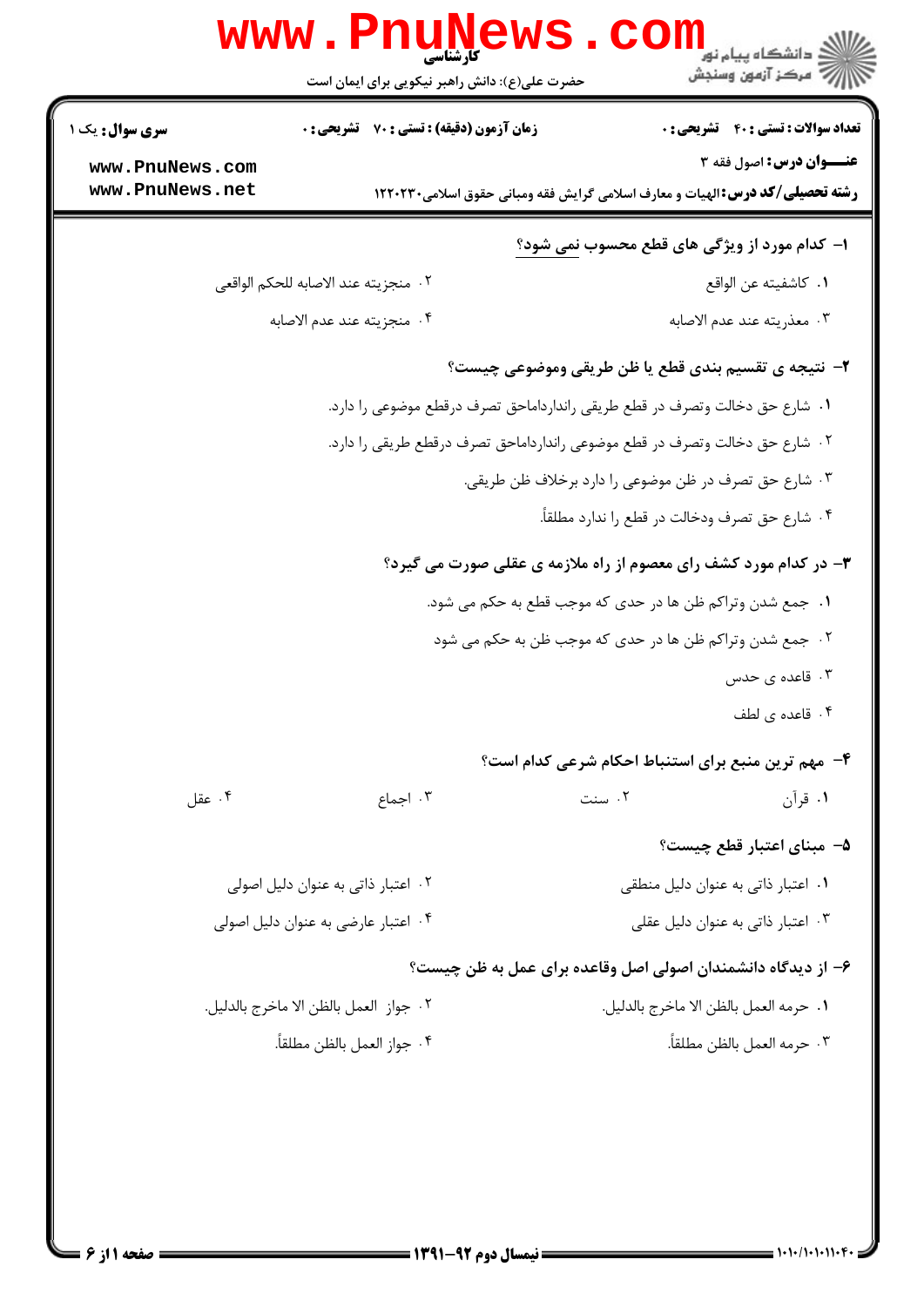|                                                         | www.PnuNews<br>حضرت علی(ع): دانش راهبر نیکویی برای ایمان است                        |              | ڪ دانشڪاه پيا <sub>م</sub> نور<br><mark>√</mark> مرڪز آزمون وسنڊش                                                      |
|---------------------------------------------------------|-------------------------------------------------------------------------------------|--------------|------------------------------------------------------------------------------------------------------------------------|
| <b>سری سوال : ۱ یک</b>                                  | <b>زمان آزمون (دقیقه) : تستی : 70 قشریحی : 0</b>                                    |              | <b>تعداد سوالات : تستي : 40 - تشريحي : 0</b>                                                                           |
| www.PnuNews.com<br>www.PnuNews.net                      |                                                                                     |              | <b>عنـــوان درس:</b> اصول فقه ۳<br><b>رشته تحصیلی/کد درس:</b> الهیات و معارف اسلامی گرایش فقه ومبانی حقوق اسلامی۲۲۰۲۳۰ |
| ۷- از دیدگاه مشهور اصولی ها ومصنف،سنت چه نوع دلیلی است؟ |                                                                                     |              |                                                                                                                        |
|                                                         |                                                                                     |              | ۰۱ از دیدگاه مشهور اصولی ها دلیل قطعی است ولی مصنف آن را دلیل ظنی می داند.                                             |
|                                                         |                                                                                     |              | ٢٠ از ديدگاه مشهور اصولي ها  دليل ظني است ولي مصنف آن را دليل قطعي مي داند.                                            |
|                                                         |                                                                                     |              | ۰۳ از دیدگاه مشهور ومصنف دلیل قطعی است.                                                                                |
|                                                         |                                                                                     |              | ۰۴ از دیدگاه مشهور ومصنف دلیل ظنی است.                                                                                 |
|                                                         |                                                                                     |              | ۸– مناسب ترین دلیل برای اثبات مشروعیت خبر واحد کدام است؟                                                               |
| ۰۴ اجماع                                                | ۰۳ سیره ی عقلا                                                                      | ۰۲ عقل       | ٠١. قاعده ی لطف                                                                                                        |
|                                                         |                                                                                     |              | ۹- علت اعتبار اجماع محصل چیست؟                                                                                         |
|                                                         | ۰۲ خبر از دلیل معتبر                                                                |              | ۰۱ خبر از رای امام(ع)                                                                                                  |
|                                                         | ۰۴ سیره ی عقلا                                                                      |              | ۰۳ خبر از رای امام(ع)یا دلیل معتبر                                                                                     |
|                                                         |                                                                                     |              | ∙ا− برای از بین بردن دو روایت متعارض،از کدام نوع شهرت استفاده می شود؟                                                  |
| ۰۴ شهرت روایی وعملی                                     | ۰۳ شهرت فتوايي                                                                      | ۰۲ شهرت عملی | ۰۱ شهرت روايي                                                                                                          |
|                                                         |                                                                                     |              | 11– دیدگاه مصنف در خصوص نظر زبان شناس ،کدام است؟                                                                       |
|                                                         |                                                                                     |              | ٠١ كارشناس زبان بايد عادل وبيش ازيك نفرباشد.                                                                           |
|                                                         |                                                                                     |              | ۰۲ زبان شناس می تواند به عنوان کارشناس اظهار نظر کند.                                                                  |
|                                                         |                                                                                     |              | ۰۳ در صورتی که خبر دادن کارشناس زبان از معنای حقیقی باشد،معتبر است.                                                    |
|                                                         |                                                                                     |              | ۰۴ زبان شناس نمی تواند به عنوان کارشناس اظهار نظرکند.                                                                  |
|                                                         |                                                                                     |              | 1۲– تعريف قياس منصوص العله كدام گزينه است؟                                                                             |
|                                                         | ٢. لايصل الفقيه الى حد الظن.                                                        |              | ٠١. يصل الفقيه الى حد القطع.                                                                                           |
|                                                         | ۴. اذا نص الشارع على عله الحكم.                                                     |              | ٠٣ اذا لم يكن هناك تنصيص من الشارع.                                                                                    |
|                                                         | ١٣– الفرق بين العله الحكم وحكمته،هو ان الحكم لو كان دائراً مدار الشي وجوداً وعدماً… |              |                                                                                                                        |
|                                                         | ١. فهو من حكم الاحكام ومصالحه،فمثلاً الانجاب وتكوين الاسره من فوائد النكاح ومصالحه. |              |                                                                                                                        |
|                                                         |                                                                                     |              | ٢. فهو من حكم الاحكام ومصالحه،كالاسكار بالنسبه الى الخمر.                                                              |
|                                                         |                                                                                     |              | ٣. فهو عله الحكم ومناطه،فمثلاً الانجاب وتكوين الاسره من مناطات النكاح وملاكاته.                                        |
|                                                         |                                                                                     |              | ۴. فهو عله الحكم ومناطه،كالاسكار بالنسبه الى الخمر.                                                                    |
|                                                         |                                                                                     |              |                                                                                                                        |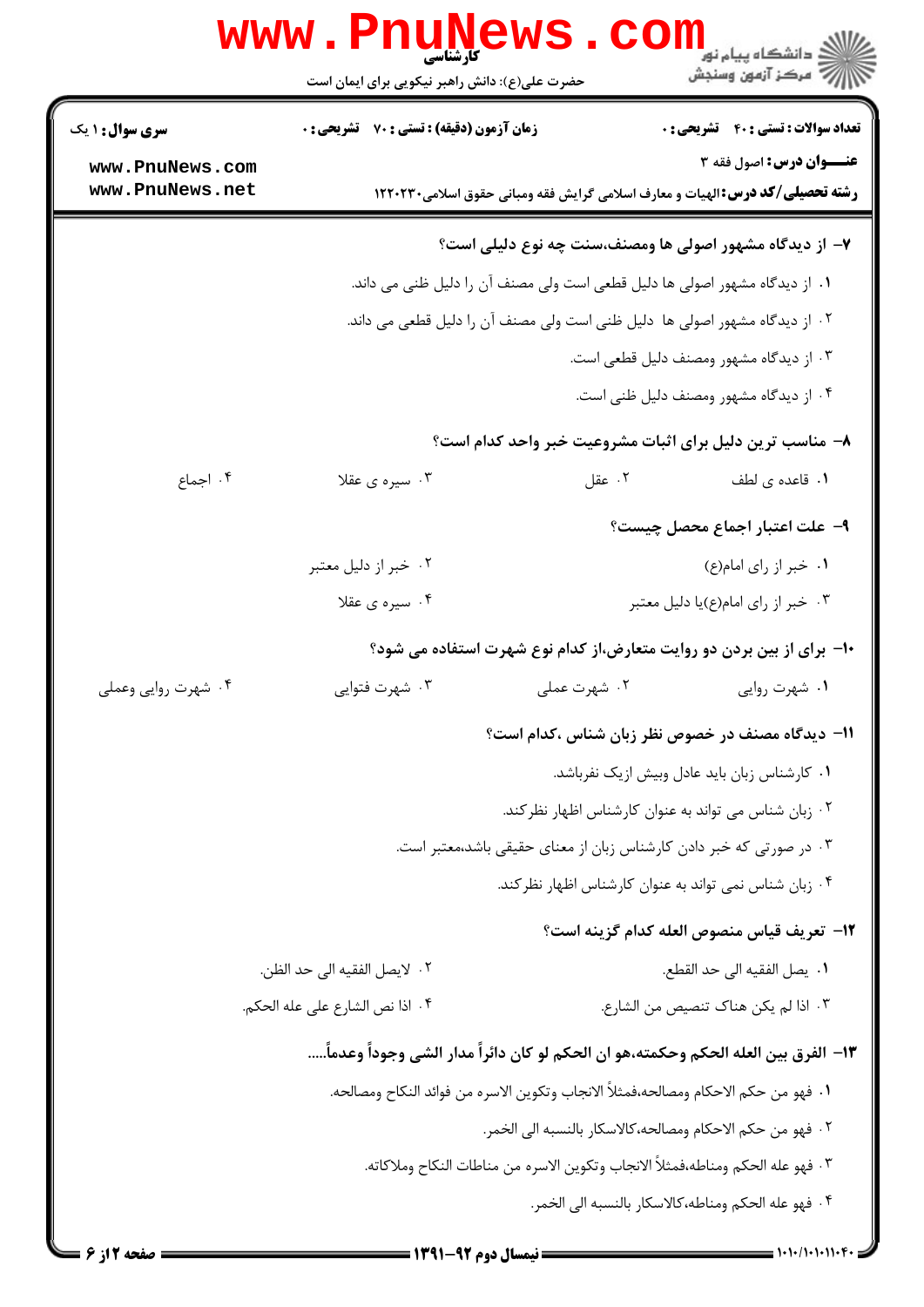|                                                                                | <b>www.Pnune</b><br>حضرت علی(ع): دانش راهبر نیکویی برای ایمان است |                                                                                        | دانشگاه پیام نور<br>ا∜ مرکز آزمهن وسنجش                                                                        |
|--------------------------------------------------------------------------------|-------------------------------------------------------------------|----------------------------------------------------------------------------------------|----------------------------------------------------------------------------------------------------------------|
| <b>سری سوال : ۱ یک</b>                                                         | زمان آزمون (دقیقه) : تستی : 70 گشریحی : 0                         |                                                                                        | <b>تعداد سوالات : تستی : 40 قشریحی : 0</b>                                                                     |
| www.PnuNews.com<br>www.PnuNews.net                                             |                                                                   |                                                                                        | عنــوان درس: اصول فقه ٣<br><b>رشته تحصیلی/کد درس:</b> الهیات و معارف اسلامی گرایش فقه ومبانی حقوق اسلامی۲۲۰۲۳۰ |
|                                                                                |                                                                   |                                                                                        | 1۴– عمل به کدام نوع قیاس ،در حقیقت عمل به سنت است؟                                                             |
| ۰۴ اولويت                                                                      | ۰۳ مستنبط العله نوع دوم                                           | ٠٢ مستنبط العله نوع اول                                                                | ٠١. منصوص العله                                                                                                |
|                                                                                |                                                                   |                                                                                        | 1۵– کدام نوع قیاس از عنوان قیاس خروج موضوعی دارد؟                                                              |
| ۰۴ مستنبط العله نوع دوم                                                        | ٠٣ مستنبط العله نوع اول                                           | ۰۲ اولويت                                                                              | ٠١. منصوص العله                                                                                                |
|                                                                                |                                                                   |                                                                                        | ۱۶– مهم ترین خصوصیت قیاس اولویت چیست؟                                                                          |
|                                                                                | ۰۲ قوی تر بودن حکم فرع ازحکم اصل.                                 |                                                                                        | ٠١ قوى تر بودن حكم اصل ازحكم فرع.                                                                              |
|                                                                                | ۰۴ قطعي بودن حكم فرع وظني بودن حكم اصل.                           |                                                                                        | ۰۳ قطعی بودن حکم اصل وظنی بودن حکم فرع.                                                                        |
| ۱۷- قیاسی که به عنوان ابزاری برای تفکیک روایتهای صحیح از ناصحیح به کار می رود: |                                                                   |                                                                                        |                                                                                                                |
|                                                                                | ٠٢ همان قياس منصوص العله ومعتبر است.                              | ٠١ همان قياس مرسوم ورايج ميان فقهاست.                                                  |                                                                                                                |
| ۰۴ همان قياس مسنبط العله است ومعتبر نيست.                                      |                                                                   | ۰۳ قیاسی متروک ومهجور است.                                                             |                                                                                                                |
|                                                                                |                                                                   |                                                                                        | 18– عبارت(ترك القياس والاخذ بما هو اوفق الناس)تعريف كدام گزينه است؟                                            |
|                                                                                | ۰۲ سد ذرایع                                                       |                                                                                        | ٠١. استصلاح يا مصالح مرسله                                                                                     |
|                                                                                | ۰۴ فتح ذرايع                                                      |                                                                                        | ۰۳ استحسان                                                                                                     |
|                                                                                |                                                                   |                                                                                        | ۱۹- کدام مورد از علتهای مشروعیت استصلاح محسوب نمی شود؟                                                         |
|                                                                                | ۰۲ عدم امکان اجرای احکام اولیه به خاطر عسر وحرج.                  |                                                                                        | ٠١ قرار دادن احكام حكومتي در اختيار حاكم                                                                       |
|                                                                                | ۰۴ مقدم داشتن مصالح بر اطلاق اصول وقواعد شرعي.                    |                                                                                        | ۰۳ تشخیص عقل در زمینه ی تشخیص حسن وقبح اشیا.                                                                   |
|                                                                                |                                                                   |                                                                                        | <b>۲۰</b> – کدام گزینه در خصوص (سد ذرایع)صحیح نیست؟                                                            |
|                                                                                |                                                                   | ۰۱ موضوع بحث در سد ذرایع،هر کاری است که منتهی به حرام شود.                             |                                                                                                                |
|                                                                                |                                                                   | ۰۲ سد ذرایع را نمی توان یک قاعده واصل مستقل به حساب آورد.                              |                                                                                                                |
|                                                                                |                                                                   | ۰۳ سد ذرایع یکی از افراد ومصادیق قاعده ی مشهور ملازمه میان مقدمه و ذی المقدمه می باشد. |                                                                                                                |
|                                                                                |                                                                   |                                                                                        | ۰۴ سدذرایع تعبیر دیگری از وجوب مقدمه ی وجوب است.                                                               |
|                                                                                |                                                                   |                                                                                        | <b>۲۱</b> - تعریف فتح ذرایع در کدام گزینه ذکرشده است؟                                                          |
|                                                                                | ٢. تشريع الحكم في واقعه لا نص فيه.                                |                                                                                        | ٠١ ما يفضي الى الحرام و ان لم يكن قاصداً.                                                                      |
|                                                                                | ۰۴ ترک القیاس الجلی بقیاس خفی.                                    |                                                                                        | ٠٣ التوصل بفعل حلال الى فعل محظور.                                                                             |
|                                                                                |                                                                   |                                                                                        |                                                                                                                |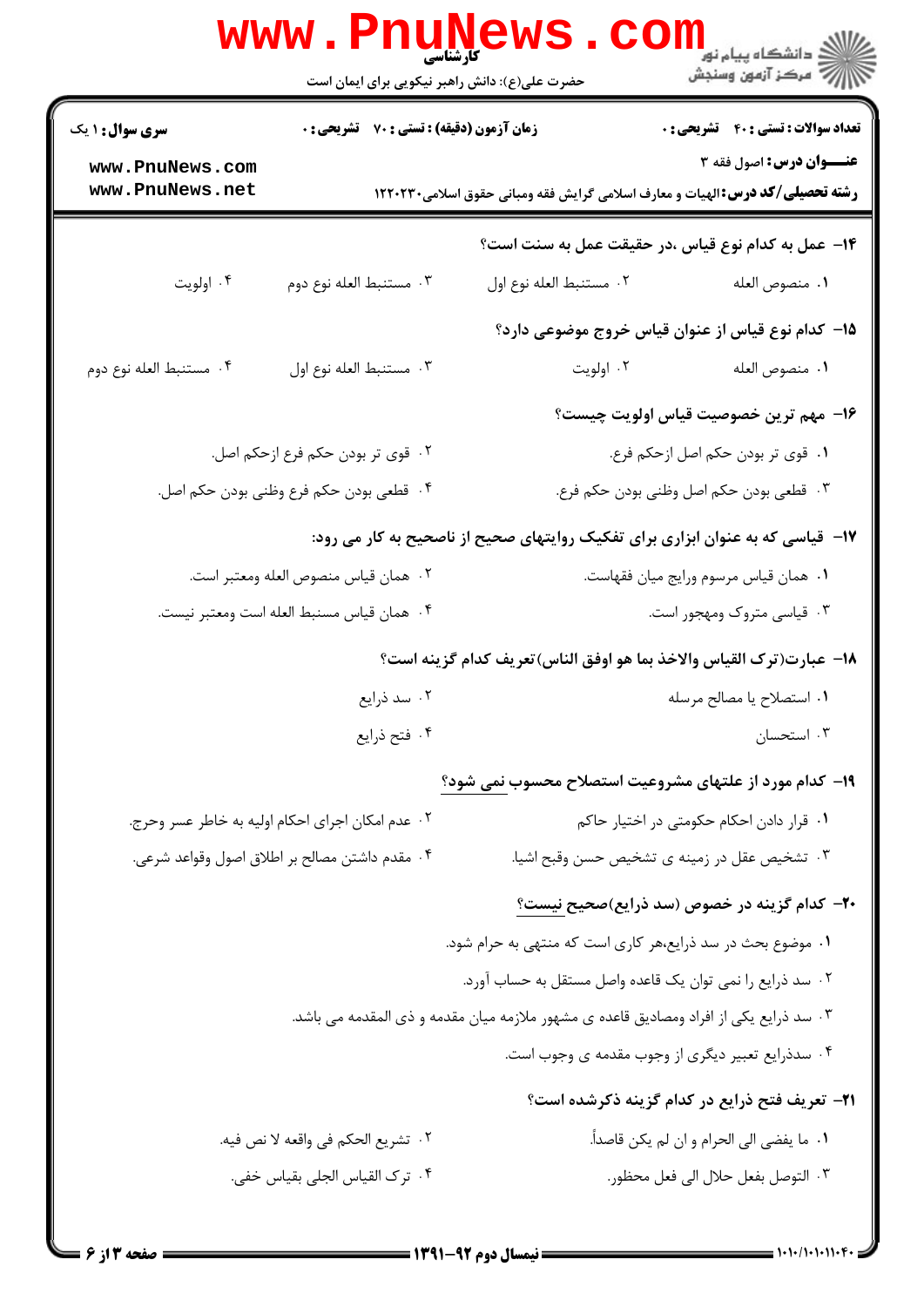|                                    | www.PnuNews<br>حضرت علی(ع): دانش راهبر نیکویی برای ایمان است                             |                 | ر دانشڪاه پيام نور <mark>−</mark><br>// مرکز آزمون وسنڊش                                                               |
|------------------------------------|------------------------------------------------------------------------------------------|-----------------|------------------------------------------------------------------------------------------------------------------------|
| <b>سری سوال : ۱ یک</b>             | <b>زمان آزمون (دقیقه) : تستی : 70 قشریحی : 0</b>                                         |                 | <b>تعداد سوالات : تستي : 40 قشريحي : 0</b>                                                                             |
| www.PnuNews.com<br>www.PnuNews.net |                                                                                          |                 | <b>عنـــوان درس:</b> اصول فقه ۳<br><b>رشته تحصیلی/گد درس:</b> الهیات و معارف اسلامی گرایش فقه ومبانی حقوق اسلامی۲۲۰۲۳۰ |
|                                    |                                                                                          |                 | <b>۲۲</b> – عبارت(استثنا من القياس ومخصص له)اشاره به كدام مورد دارد؟                                                   |
| ۰۴ فتح ذرايع                       | ۰۳ سد ذرایع                                                                              | ۰۲ استصلاح      | ٠١. استحسان                                                                                                            |
|                                    | ٢٣- عبارت(فهي عباره عما يحتج به المولى على العبد وبالعكس)توصيف كدام نوع دليل است؟        |                 |                                                                                                                        |
| ۰۴ دلیل فقهی                       | ۰۳ دلیل اصولی                                                                            | ٠٢ دليل منطقى   | ۰۱ دلیل عقلی                                                                                                           |
|                                    |                                                                                          |                 | ٢۴– منظور از عبارت(كل ماهوبالعرض لابد وان ينتهي الى ما بالذات)چيست؟                                                    |
|                                    | ۰۱ هرقطعی که اعتبارآن عارضی وقراردادی است، باید منتهی به قطعی شود که اعتبارآن ذ اتی است. |                 |                                                                                                                        |
|                                    | ۰۲ هرظنی که اعتبارآن عارضی وقراردادی است ،باید منتهی به ظنی شود که اعتبارآن ذ اتی است.   |                 |                                                                                                                        |
|                                    |                                                                                          |                 | ۰۳ هر دلیلی که اعتبارآن عارضی باشد،بایدبه دلیلی منتهی شودکه اعتبارآن ذاتی است.                                         |
|                                    | ۰۴ هرقطع وظنی که اعتبارآن عارضی باشد ،باید به قطعی منتهی شود که اعتبار آن ذاتی است.      |                 |                                                                                                                        |
|                                    |                                                                                          |                 | <b>۲۵</b> – مبنای حجیت اجماع از دیدگاه فقهای شیعه چیست؟                                                                |
|                                    | ۰۲ دلیل مستقل شرعی                                                                       |                 | ۰۱ منبع قانونگذاری                                                                                                     |
|                                    | ۰۴ اتفاق نظر امت پیامبر(ص)                                                               |                 | ۰۳ بیان حجت شرعی                                                                                                       |
|                                    |                                                                                          |                 | ۲۶– دیدگاه دانشمندان اصولی واخباری در خصوص عمل به ظاهر آیات قر آن کدام است؟                                            |
|                                    |                                                                                          |                 | ٠١ دانشمندان اصولي عمل به ظاهرآيات قرآن راممنوع مي دانند،برخلاف دانشمندان اخباري.                                      |
|                                    |                                                                                          |                 | ٠٢ دانشمندان اخباري عمل به ظاهرآيات قرآن راممنوع مي دانند،برخلاف دانشمندان اصولي.                                      |
|                                    |                                                                                          |                 | ۰۳ دانشمندان اصولی واخباری، عمل به ظاهرآیات قرآن راممنوع می دانند.                                                     |
|                                    |                                                                                          |                 | ۰۴ دانشمندان اصولی واخباری، عمل به ظاهرآیات قرآن را جایز می دانند.                                                     |
|                                    |                                                                                          |                 | ۲۷– کدام مورد،از مقدمات دلیل انسداد محسوب نمی شود؟                                                                     |
|                                    | ۲. عدم امکان دسترسی به معصوم(ع)                                                          |                 | ٠١. علم اجمالي به وجود تكاليف                                                                                          |
|                                    | ۰۴ عدم سختی ومشقت درصورت انجام همه ی تکالیف.                                             |                 | ۰۳ عدم امکان انجام همه ی تکالیف                                                                                        |
|                                    |                                                                                          |                 | ٢٨– منظور از اصل در عبارت(ماهو الاصل في العمل بالظن)چيست؟                                                              |
| ۰۴ قاعده ی فقهی                    | ۰۳ اصل لفظی                                                                              | ۰۲ دلیل اجتهادی | ۰۱ اصل عملی                                                                                                            |
|                                    |                                                                                          |                 | <b>۲۹</b> - منظور از سنت چیست؟                                                                                         |
|                                    | ٠٢ سخن يا عمل معصوم(ع)                                                                   |                 | ۰۱ سخن معصوم(ع)                                                                                                        |
|                                    | ۰۴ عمل يا امضاى معصوم(ع)                                                                 |                 | ٠٣ سخن ياعمل يا تاييد معصوم(ع)                                                                                         |
| صفحه 4 از 6 =                      |                                                                                          |                 | = ۱۰۱۰/۱۰۱۰۱۱۰۴۰ =                                                                                                     |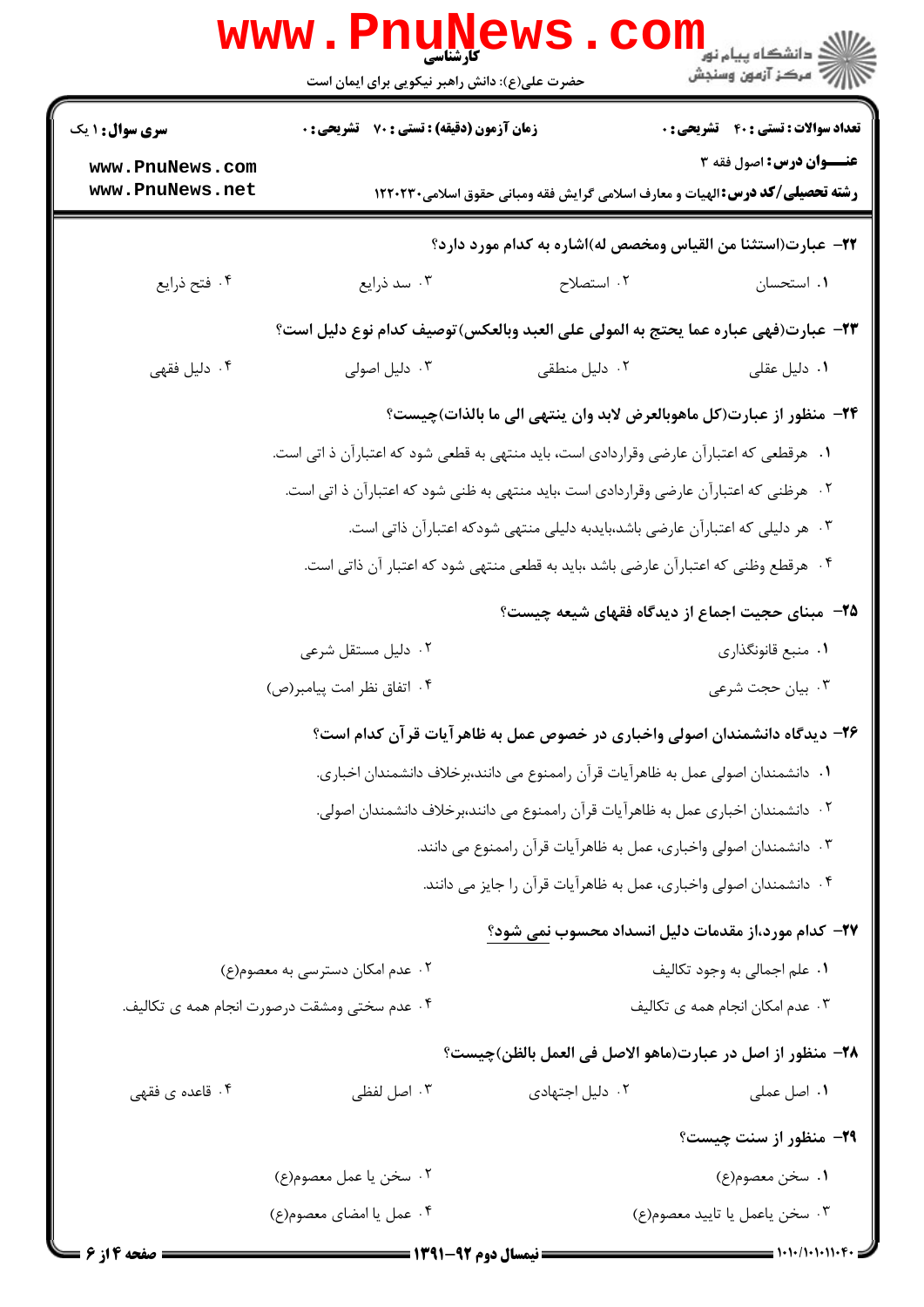|                                                     | www.PnuNews<br>حضرت علی(ع): دانش راهبر نیکویی برای ایمان است                                          |                                                                                     | دانشگاه پيام نو <mark>.</mark><br>ا∰ مرکز آزمون وسنجش |
|-----------------------------------------------------|-------------------------------------------------------------------------------------------------------|-------------------------------------------------------------------------------------|-------------------------------------------------------|
| سری سوال: ۱ یک                                      | زمان آزمون (دقیقه) : تستی : 70 گشریحی : 0                                                             |                                                                                     | <b>تعداد سوالات : تستی : 40 قشریحی : 0</b>            |
| www.PnuNews.com<br>www.PnuNews.net                  |                                                                                                       | <b>رشته تحصیلی/کد درس:</b> الهیات و معارف اسلامی گرایش فقه ومبانی حقوق اسلامی۲۲۰۲۳۰ | <b>عنــوان درس:</b> اصول فقه ۳                        |
|                                                     |                                                                                                       |                                                                                     |                                                       |
|                                                     | ۳۰– عبارت(فهي الروايه التي عمل بها مشهور الفقها وافتو على ضوئها)اشاره به كدام نوع شهرت دارد؟          |                                                                                     |                                                       |
| ۰۴ شهرت روایی وفتوایی                               | ۰۳ شهرت فتوايي                                                                                        | ۰۲ شهرت عملی                                                                        | ۰۱ شهرت روایی                                         |
|                                                     |                                                                                                       | ۳۱– (پیراسته کردن موضوع از مسائل زائد وبه دست آوردن موضوع خالص)چه نام دارد؟         |                                                       |
| ۰۴ تنقيح مناط                                       | ٠٣ قياس مستنبط العله                                                                                  | ٠٢ قياس اولويت                                                                      | ٠١ قياس منصوص العله                                   |
|                                                     |                                                                                                       | ٣٢- عبارت(التماس العلل وتصحيح النصوص)اشاره به كدام گزينه دارد؟                      |                                                       |
| ۰۲ قیاس به معنای ابزارتفکیک روایتهای صحیح از ناصحیح |                                                                                                       |                                                                                     | ٠١ قياس مصطلح ومشهور                                  |
|                                                     | ۰۴ قياس منصوص العله                                                                                   |                                                                                     | ۰۳ تنقیح مناط                                         |
|                                                     |                                                                                                       | ۳۳– از کدام نوع قیاس با عنوان مفهوم عرفی قیاس یاد می شود؟                           |                                                       |
|                                                     | ٠٢ قياس منصوص العله                                                                                   |                                                                                     | ٠١ قياس اولويت                                        |
|                                                     | ۰۴ قياس مستنبط العله نوع دوم                                                                          |                                                                                     | ٠٣ قياس مستنبط العله نوع اول                          |
|                                                     |                                                                                                       |                                                                                     | ٣۴- كدام نوع حيله باطل است؟                           |
|                                                     |                                                                                                       |                                                                                     | ٠١ ان يكون التوصل بها منصوصاً في الكتاب والسنه.       |
|                                                     |                                                                                                       | ٢.  اذا كان هناك امر واحد له طريقان احل الشارع احدهما وحرم الآخر…                   |                                                       |
|                                                     | ٠٣ اذا كانت الوسيله حلالأولكن الغايه هي الوصول الى الحرام على نحو لا تتعلق ارادته الجديه الا بالمحرم. |                                                                                     |                                                       |
|                                                     | ٠۴ اذا رخص الشارع في الخروج عن المصائق بطريق خاص.                                                     |                                                                                     |                                                       |
|                                                     |                                                                                                       |                                                                                     | ۳۵– کدام نوع ظن از دیدگاه فقهای شیعه معتبراست؟        |
| ۰۴ قياس مستنبط العله                                | ۰۳ قياس اولويت                                                                                        | ۰۲ استصلاح                                                                          | ۰۱ استحسان                                            |
|                                                     |                                                                                                       | ۳۶- اصل حسن وقبح عقلی ،در کدام گزینه مورد استناد قرار نمی گیرد؟                     |                                                       |
|                                                     | ٢. الاشتغال بالتكليف عند العلم الاجمالي.                                                              |                                                                                     | ٠١ البرائه من التكليف المحتمل.                        |
|                                                     | ٠۴ الملازمه بين النهي عن العباده وفسادها.                                                             |                                                                                     | ۰۳ مرجحات باب التزاحم.                                |
|                                                     |                                                                                                       | ۳۷– تعریف حجت به معنای دلیل اصولی،در کدام گزینه ذکر شده است؟                        |                                                       |
|                                                     |                                                                                                       |                                                                                     | ٠١ فهي عباره عمالايستقل العقل بالاحتجاج به.           |
|                                                     |                                                                                                       | ٢. فهي عباره عن كون حد الوسط في القياس المنطقي عله لثبوت الاكبر للاصغر.             |                                                       |
| ٣. فهي عباره عما يحتج به المولى على العبد.          |                                                                                                       |                                                                                     |                                                       |
|                                                     |                                                                                                       |                                                                                     | ۴. فهي عباره عما يحتج به العبد على المولى             |
| = صفحه ۱۵ از ۶                                      |                                                                                                       | ــــــــــــــــ نیمسال دهم ۹۲-۱۳۹۱ -                                               |                                                       |